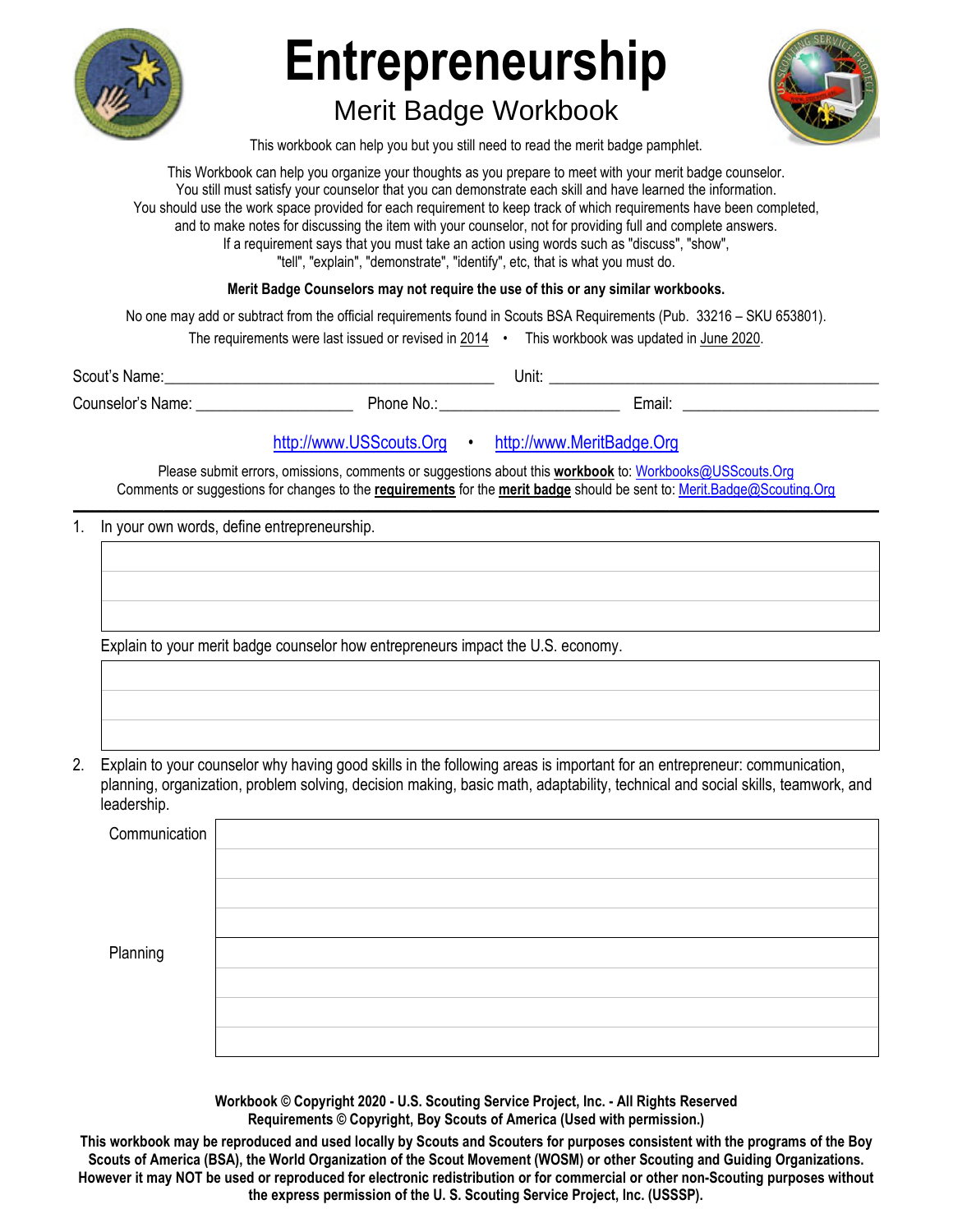| Organization                   |  |
|--------------------------------|--|
|                                |  |
|                                |  |
|                                |  |
| Problem                        |  |
| Solving                        |  |
|                                |  |
|                                |  |
| Decision                       |  |
| Making                         |  |
|                                |  |
|                                |  |
| <b>Basic Math</b>              |  |
|                                |  |
|                                |  |
|                                |  |
| Adaptability                   |  |
|                                |  |
|                                |  |
|                                |  |
| Technical and<br>Social Skills |  |
|                                |  |
|                                |  |
|                                |  |
|                                |  |
|                                |  |
|                                |  |
| Teamwork                       |  |
|                                |  |
|                                |  |
|                                |  |
| Leadership                     |  |
|                                |  |
|                                |  |
|                                |  |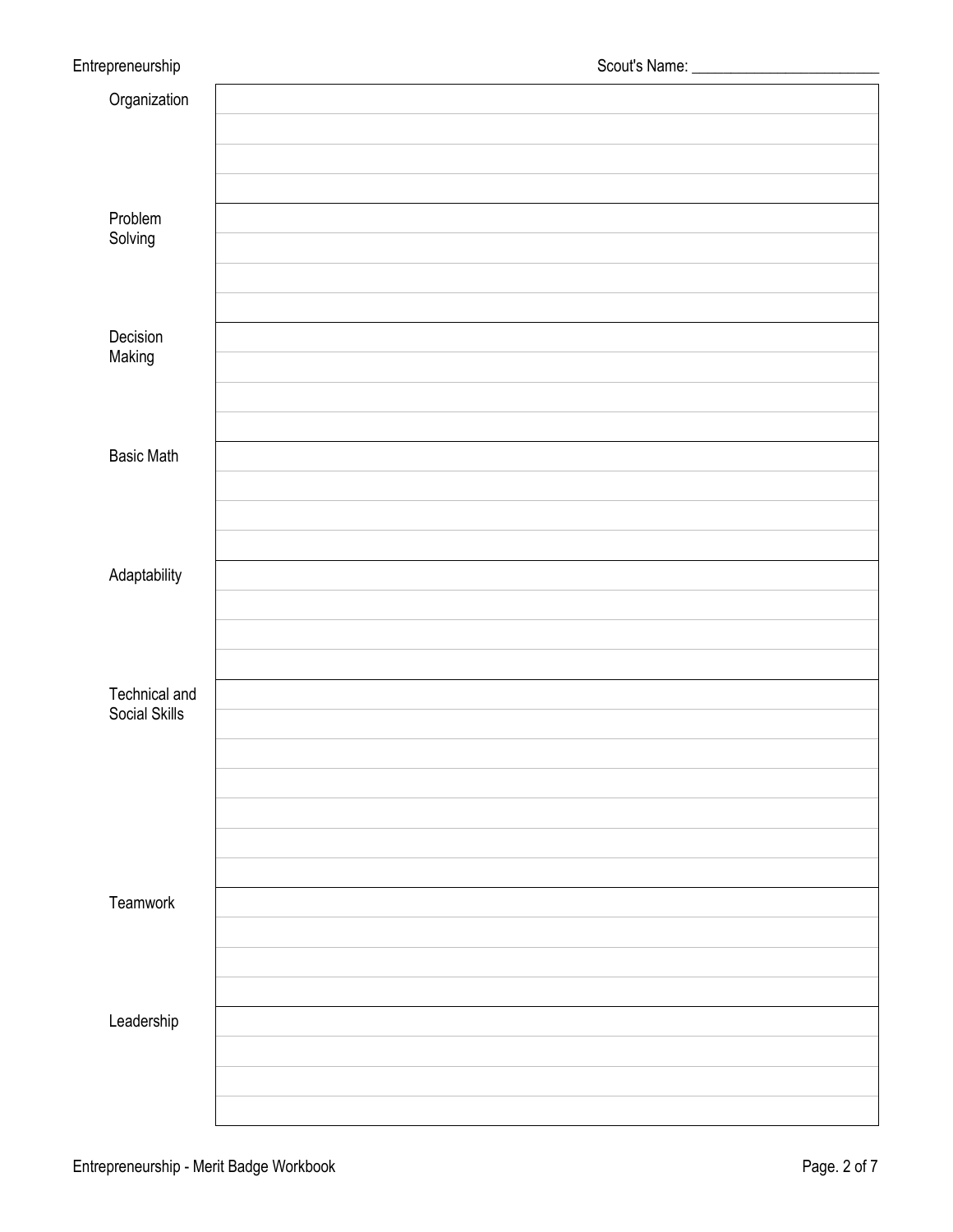#### Entrepreneurship Scout's Name: \_\_\_\_\_\_\_\_\_\_\_\_\_\_\_\_\_\_\_\_\_\_\_\_

3. Identify and interview an individual who has started his or her own business. \_

Learn about this person's educational background, early work experiences, where the idea for the business came from, and what was involved in starting the business.

| the control of the control of the control of the control of the control of                                                                                                                                                    |  |  |
|-------------------------------------------------------------------------------------------------------------------------------------------------------------------------------------------------------------------------------|--|--|
|                                                                                                                                                                                                                               |  |  |
| the contract of the contract of the contract of the contract of the contract of                                                                                                                                               |  |  |
|                                                                                                                                                                                                                               |  |  |
|                                                                                                                                                                                                                               |  |  |
| the control of the control of the control of the control of the control of the control of the control of the control of the control of the control of the control of the control of the control of the control of the control |  |  |
|                                                                                                                                                                                                                               |  |  |
|                                                                                                                                                                                                                               |  |  |

Find out how the entrepreneur raised the capital (money) to start the business, examples of successes and challenges faced, and how the business is currently doing (if applicable).

Discuss with your counselor what you have learned.

4. Think of as many ideas for a business as you can, and write them down.

From your list, select three ideas you believe represent the best opportunities.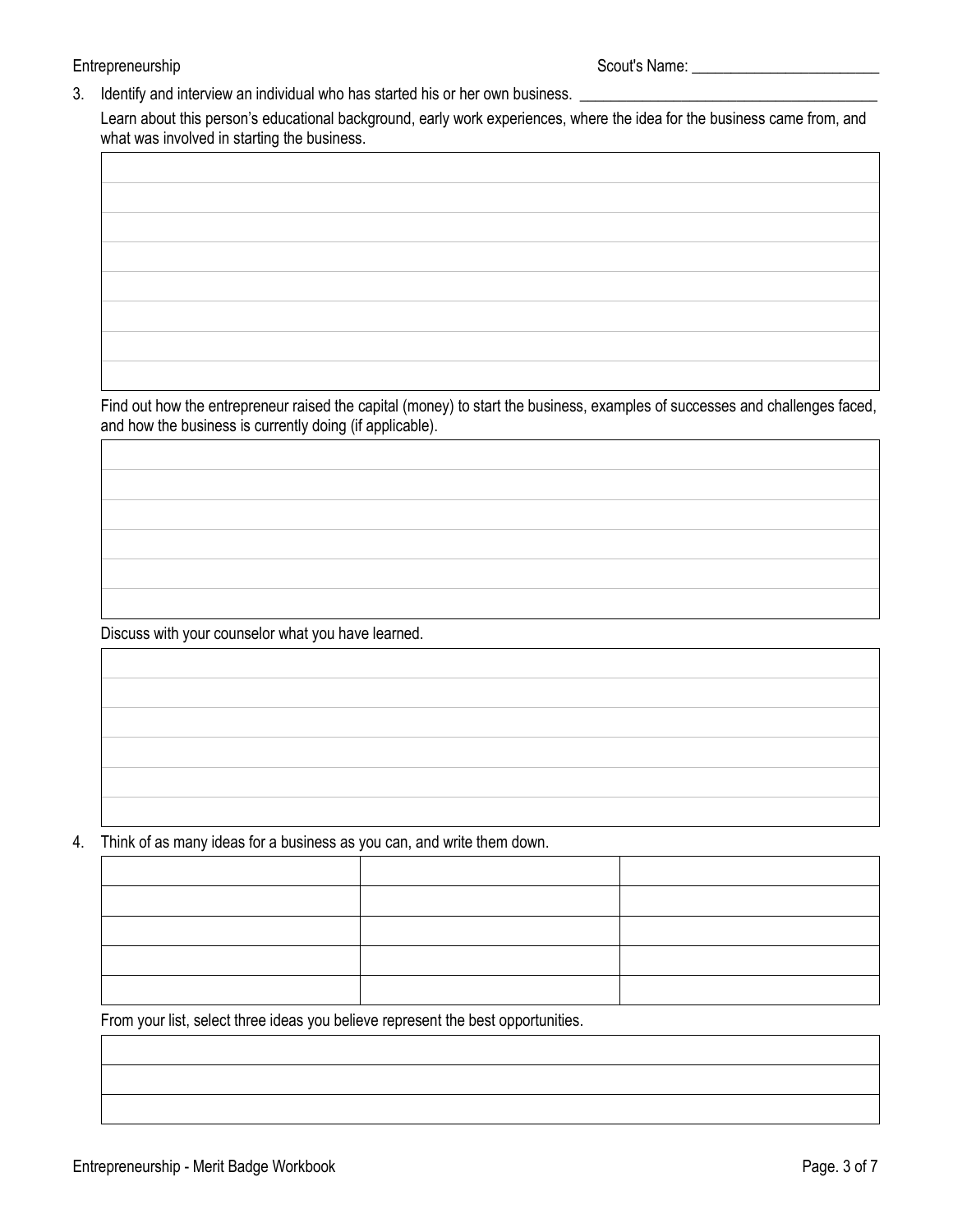Choose one of these and explain to your counselor why you selected it and why you feel it can be successful.

| Choice: |  |  |  |
|---------|--|--|--|
|         |  |  |  |
|         |  |  |  |
|         |  |  |  |
|         |  |  |  |
|         |  |  |  |

- 5. Create a written business plan for your idea that includes all of the following:
	- a. *Product or Service*
		- 1. Describe the product or service to be offered.

2. Identify goals for your business.

3. Explain how you can make enough of the product or perform the service to meet your goals.

4. Identify and describe the potential liability risks of your good or service.

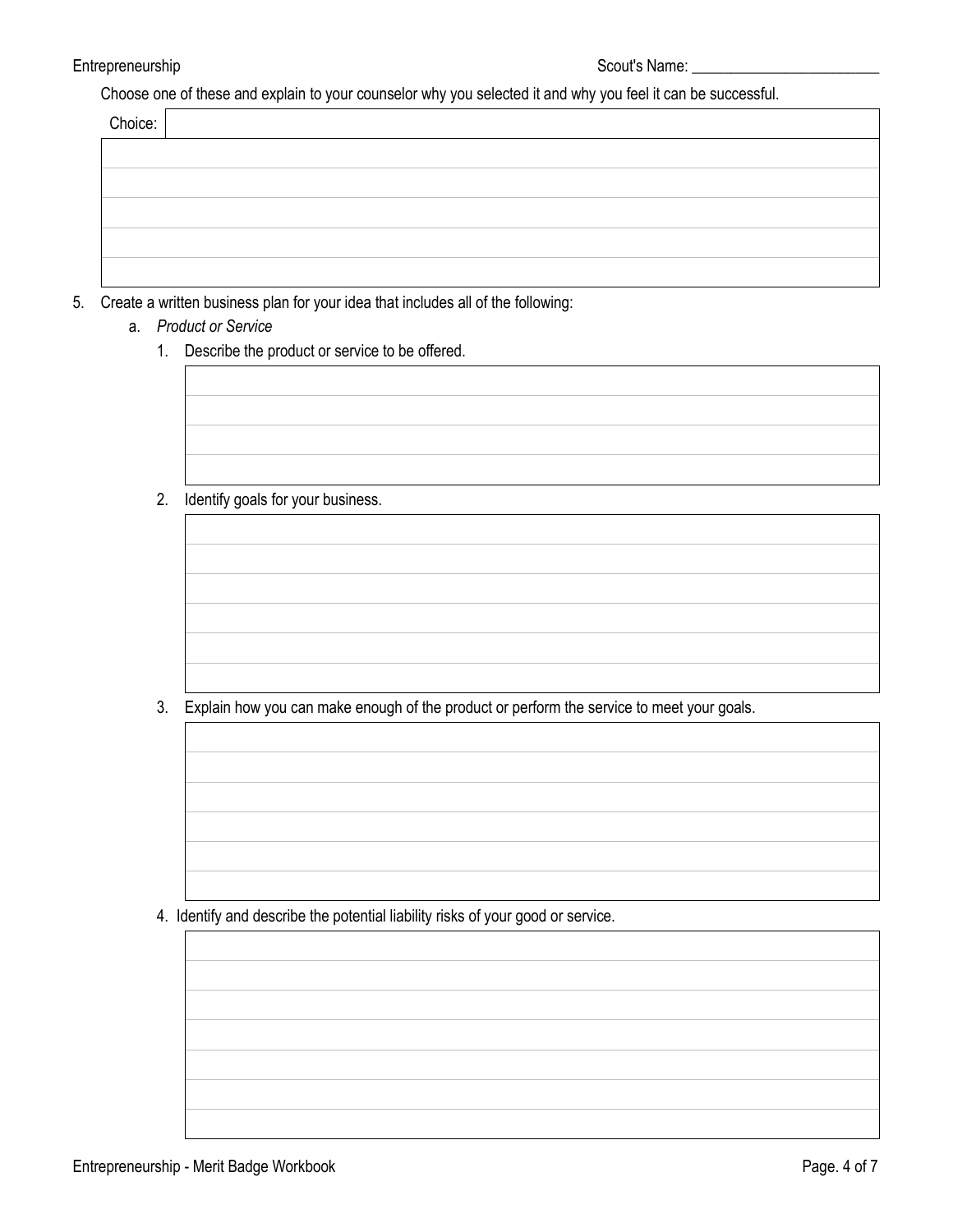5. Determine what type of license, if any, you might need in order to sell or make your product or service.

#### b. *Market* Analysis

1. Identify the types of people who would buy your product or service.

2. Identify your business's competitors, and describe their strengths and weaknesses.

3. Describe what makes your product or service unique.

- c. *Finances*
	- 1. Determine how much money you will need to start your business, and identify how you will obtain the money.

2. Determine the cost of offering your product or service and the price you will charge in order to make a profit. .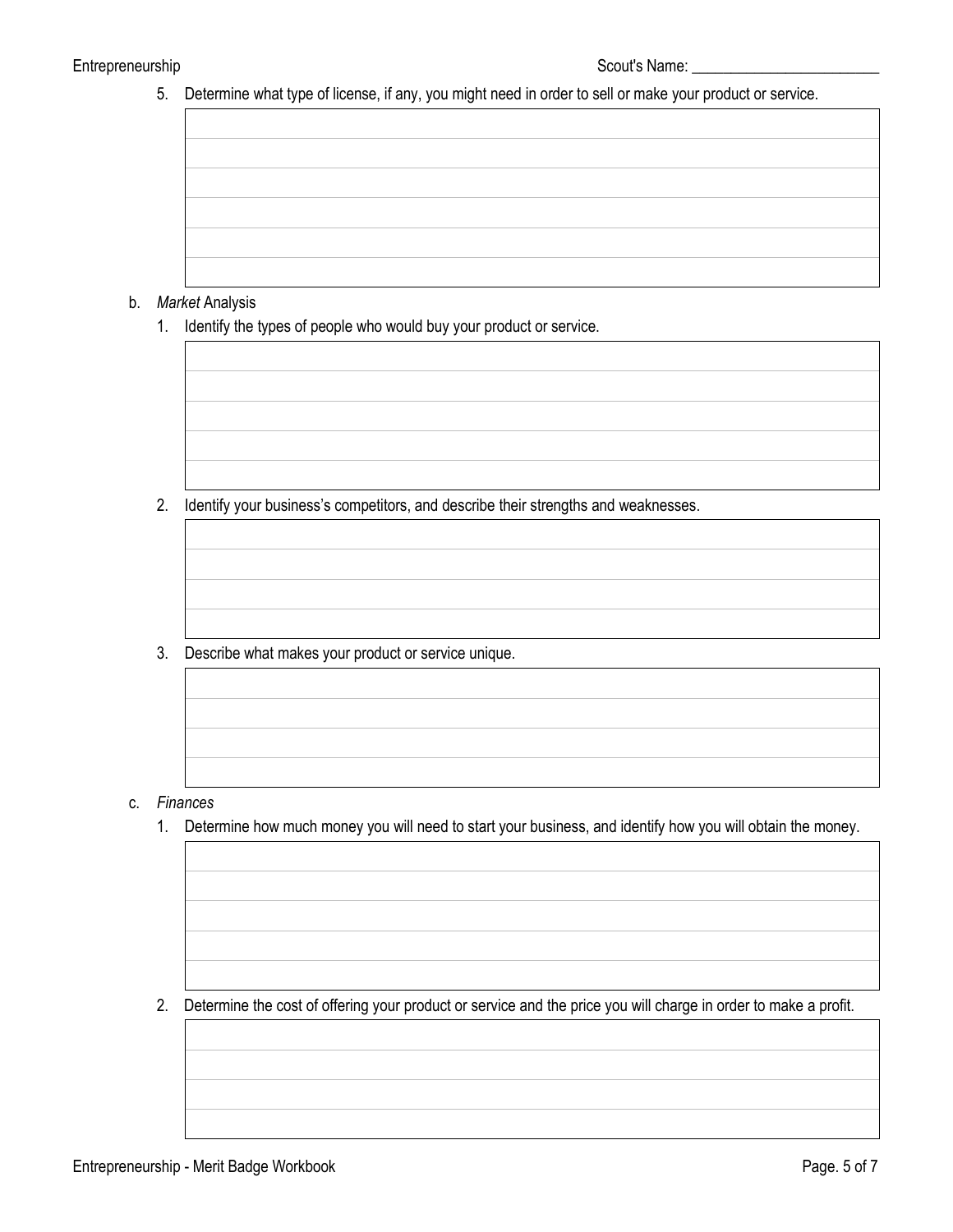3. Describe what will happen with the money you make from the sales of your product or service.

- d. *Personnel*
	- 1. Determine what parts of the business you will handle yourself, and describe your qualifications.

2. Determine whether you will need additional help to operate your business.

If you will need help, describe the responsibilities and qualifications needed for the personnel who will fill each role.



#### e. *Promotion and Marketing*

1. Describe the methods you will use to promote your business to potential customers.